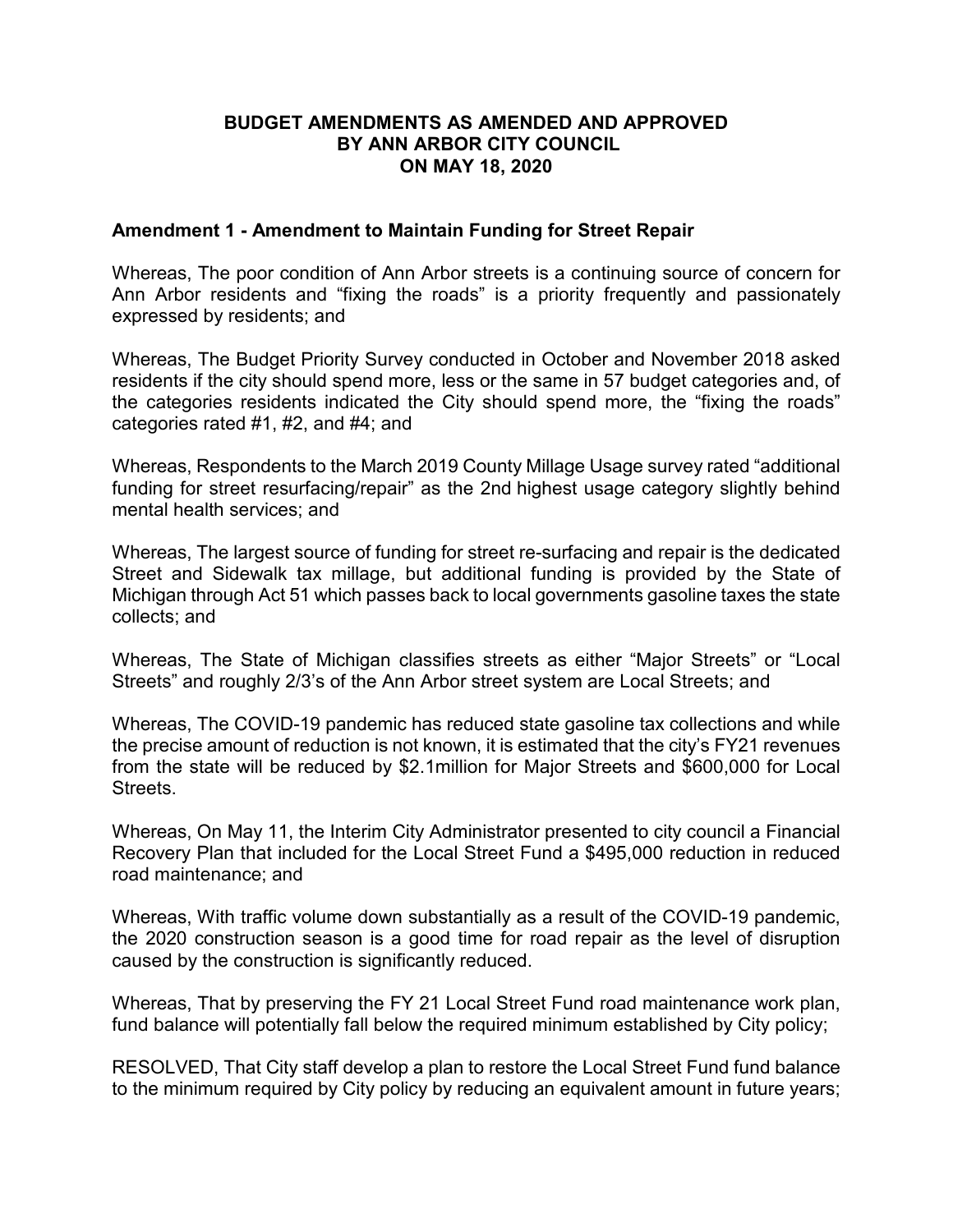RESOLVED**,** That Local Street Fund FY21 spending on street repair is maintained at levels originally proposed in the Interim City Administrator's April 16 Budget Proposal with funding up to \$495,000 provided as necessary through the temporary use of Local Street Fund fund balance.

Sponsor: Lumm

## **Approved on a Voice Vote**

## **Amendment 2 – Amendment Regarding the Nixon Corridor Improvement Project**

Whereas, City Council approved the Nixon Farms (North and South) residential development in December 2015 adding approximately 475 new residential units to the Nixon Corridor and in September 2016, City Council approved the Woodbury Club residential development adding an additional 275 units;

Whereas, These 750 new residential units will exacerbate the already problematic traffic flow and congestion conditions along the Nixon Corridor and the Nixon Farms traffic study projected that future turning movements at several locations along Nixon will operate at an unacceptable Level of Service (LOS) E and F during both AM and PM peak hours;

Whereas, During discussions of the residential developments, City Council acknowledged that improvements to traffic flow along the corridor would be necessary; and

Whereas, The design phase of the Nixon Corridor Improvement Project is largely complete and reflects a series of roundabouts along the corridor that would be constructed in three phases; and

Whereas, The City's FY21-FY26 Capital Improvements Plan (CIP) reflects the following schedule and costs for construction of the Nixon Corridor Improvements Project: FY2025 – \$2,020,000 for Phase 1 (Huron Parkway to Bluett) FY2026 - \$3,494,000 for Phase 2 (Bluett to DhuVarren) FY2027 (or later) - \$2,000,000 for Phase 3 (Dhu Varren to M14)

Whereas, In May 2019, City Council adopted a FY20 budget amendment requesting acceleration of the project timing if possible, but staff subsequently informed council the plan was to maintain the project schedule in the CIP; and

Whereas, The adverse financial impacts on the city of the COVID-19 pandemic could result in deferral of capital projects.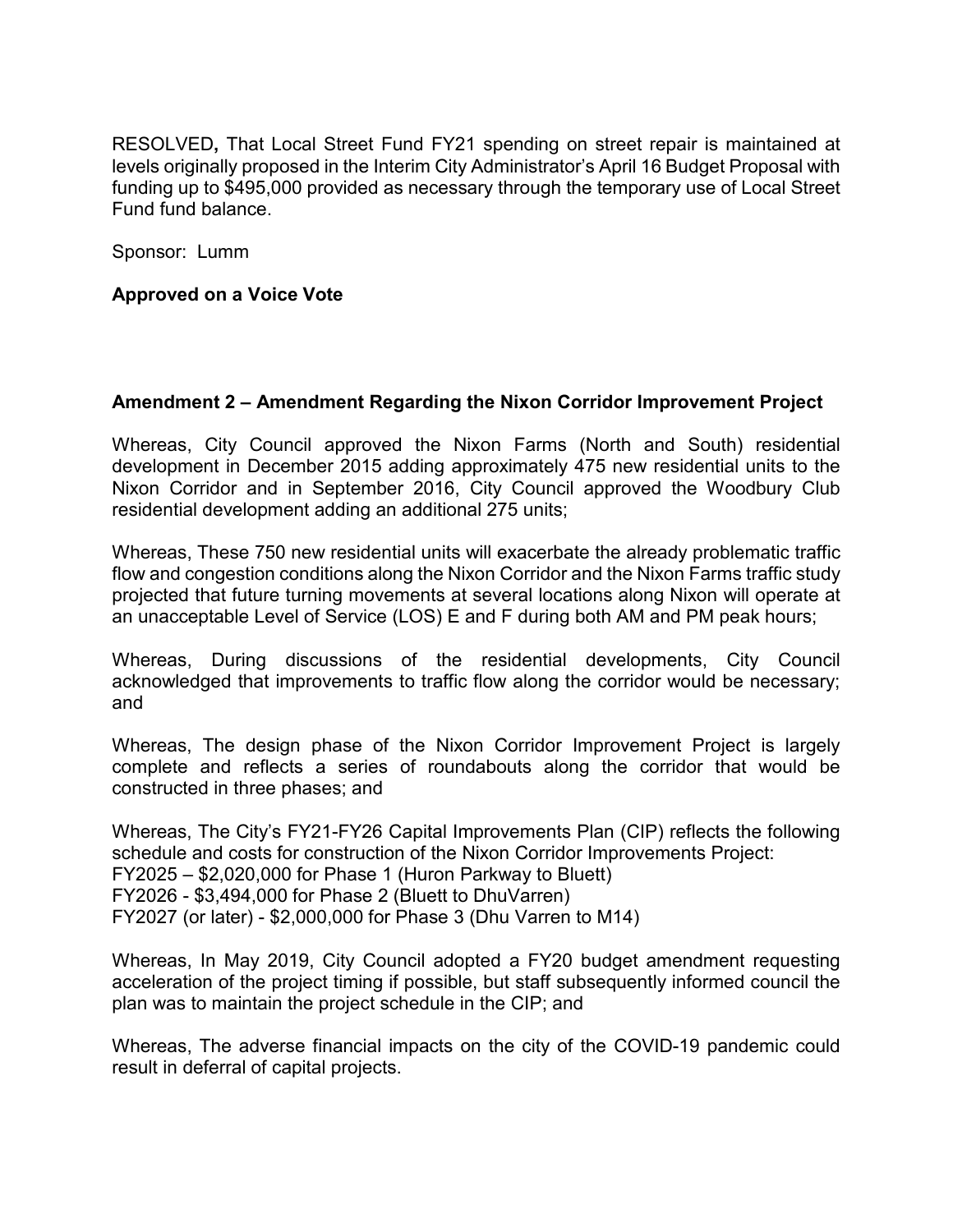RESOLVED, That City Council re-affirms its commitment to fulfill its pledge made in 2015 and 2016 to improve the traffic flow along the Nixon Corridor and believes that delivering on that promise more than 10 years after it was made is not appropriate.

RESOLVED, That City Council requests and encourages City staff and the City Planning Commission to re-consider accelerating the timing of the Nixon Corridor Improvement Project and at a minimum, maintain the project timing reflected in the FY21-26 CIP.

Sponsor: Lumm

## **Approved 6-5 on Roll Call Vote**

# **Amendment 3 – Amendment Regarding LDFA/SPARK, and Local Business Support**

Whereas, The COVID-19 pandemic has had a devastating impact on small businesses nationally and there are estimates that over 100,000 small businesses will permanently close even with the loan support being provided by the federal government; and

Whereas, City Council recognizes that small local businesses are major contributors to Ann Arbor's unique vibrancy, charm and our strong quality of life; and

Whereas, The primary economic development activities in Ann Arbor are led by the SmartZone LDFA and SPARK, but the LDFA's ability to support businesses is limited to tech companies by its enabling language established by the Michigan Economic Development Corporation (MEDC); and

Whereas, The LDFA annual TIF revenues are over \$4 million and its reserves are projected to be \$3.7 million at the end of FY20; and

Whereas, The LDFA has committed to support the City's \$5 million Fiber project and the LDFA's FY21 budget proposal includes a \$1.5 million grant for the project as well as \$400,000 for other strategic initiative grants and a \$300,000 budget increase for major events: and

Whereas, SPARK has already implemented several initiatives to facilitate support for small local businesses and a Washtenaw County COVID-19 Business Impact survey has been launched

RESOLVED, That City Council expresses its appreciation for SPARK's efforts during the crisis and the LDFA's commitment to support the Fiber project and City Council commits to work with these organizations and others to support small business recovery efforts.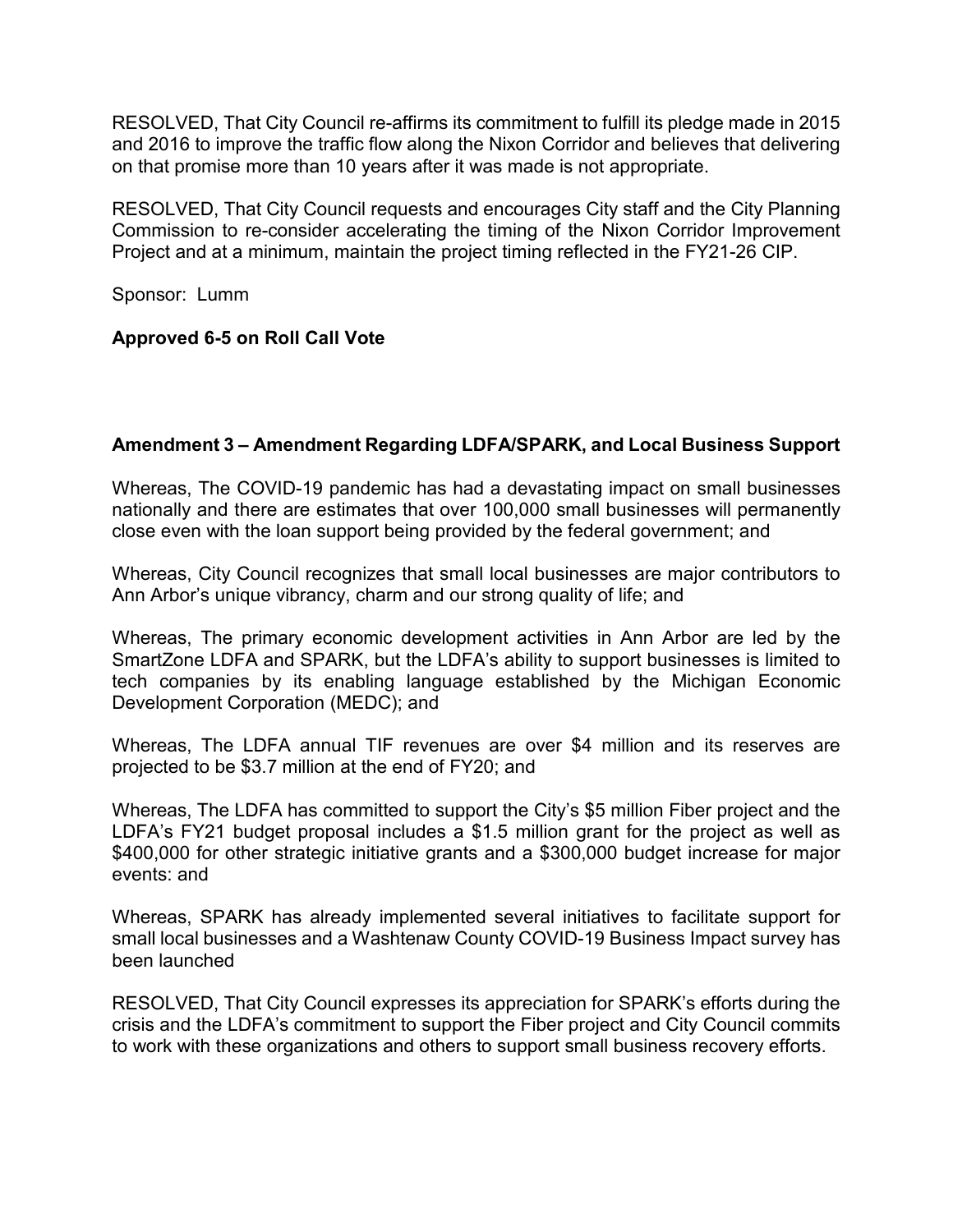RESOLVED, That City Council requests the LDFA discuss with MEDC what flexibility there may be in utilizing its funding for general business recovery purposes and if there is flexibility, City Council requests the LDFA consider utilizing a portion of the \$700,000 in the FY21 budget (\$400,000 strategic initiative grants and \$300,000 major events) and/or deferring funding for the Fiber project in order to provide funding for small business recovery programs.

RESOLVED, That City Council requests the LDFA and SPARK consider and inform the City of any actions that should be considered by the City to facilitate and better leverage the ongoing recovery efforts.

Sponsor: Lumm, Ramlawi

**Approved on a Voice Vote**

# **Amendment 4 – Amendment to Reduce Deer Cull Funding and Increase Funding for the Center of the City**

Whereas, Funding for the deer cull is \$140,000 in FY21 as part of the FY21 recommended budget;

Whereas, The Treeline Trail project has \$40,000 in funding for FY21 as part of the FY21 recommended budget;

Whereas, The Center of the City has \$20,000 in funding for FY21 as part of the FY21 recommended budget;

Whereas, The Center of the City Task Force did not spend the full amount allocated to its activities in the FY 2020 budget;

RESOLVED, That City Council reduce the amount of funding for the deer cull in the FY21 General Fund budget to \$0.

Sponsor: Hayner

**Approved as Amended 9-2 on Roll Call Vote**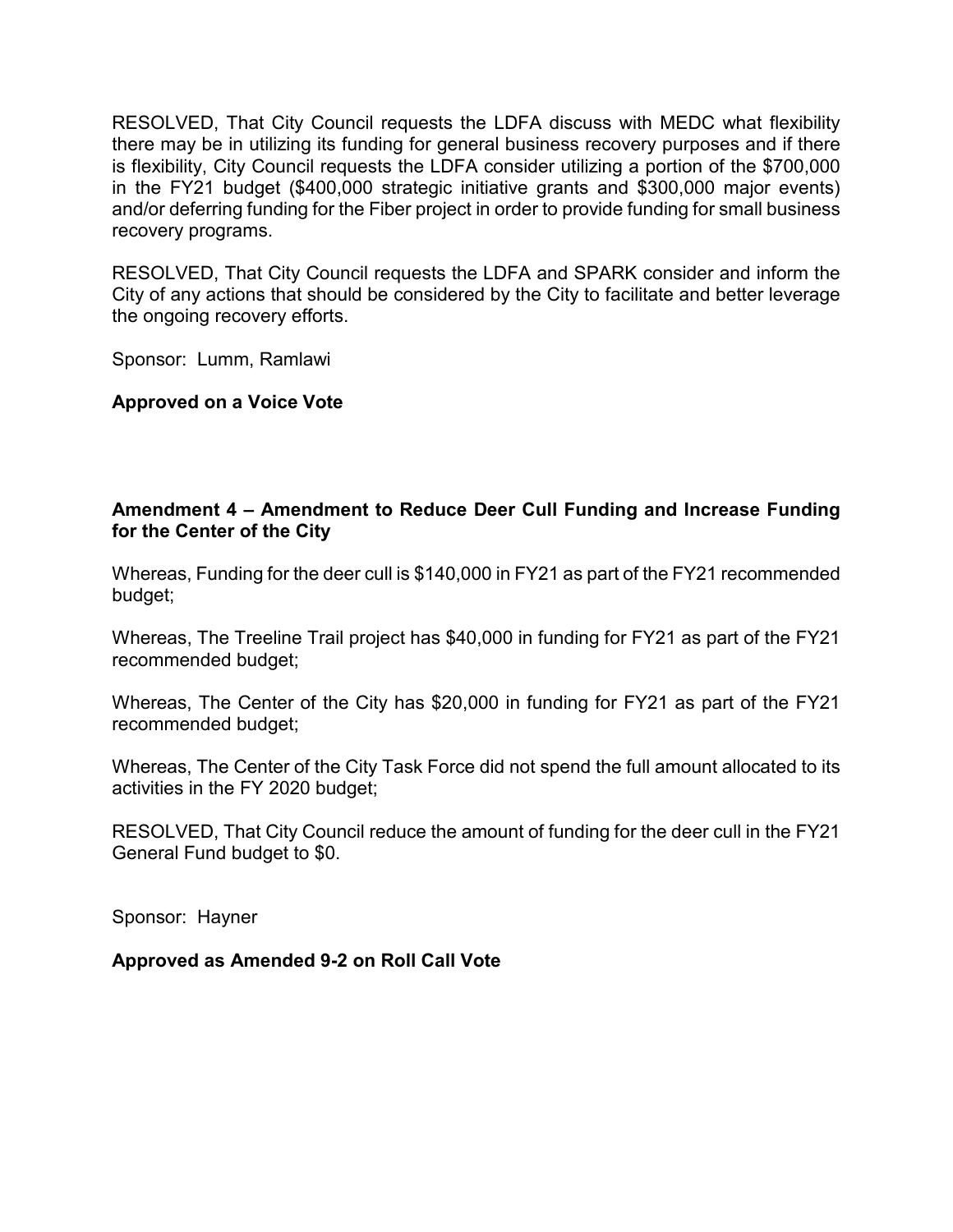## **Amendment 5 – Amendment to Postpone the Funding for the Hollywood Blvd Project, Ann Arbor Saline Project, Historic District Survey, and the Capital Sinking Fund Transfer for FY 2021**

Whereas, The Hollywood Blvd Project is included in the FY 2021 recommended budget in the General Fund in the amount of \$479,000;

Whereas, The Ann Arbor Saline Project is included in the FY 2021 recommended budget in the General Fund in the amount of \$175,000;

Whereas, The Historic District Survey is included in the FY 2021 recommended budget in the General Fund in the amount of \$40,000;

Whereas, A transfer to the Capital Sinking Fund from the General Fund is included in the FY 2021 recommended budget in the amount of \$400,000;

Whereas, The City of Ann Arbor is experiencing revenue shortfalls due to the COVID19 pandemic;

Whereas, A postponement of the Hollywood Blvd Project, Ann Arbor Saline Project and the Capital Sinking Fund transfer were highlighted as part of the Financial Recovery Plan for FY 2021 presented on May 11, 2020;

RESOLVED, That City Council postpone the Hollywood Blvd Project, Ann Arbor Saline Project, the Historic District Survey, and the Capital Sinking Fund Transfer for FY 2021;

RESOLVED, That City Council approve the reduction in the FY 2021 General Fund budget in the amount of \$479,000 for the Hollywood Blvd Project;

RESOLVED, That City Council approve the reduction in the FY 2021 General Fund budget in the amount of \$175,000 for the Ann Arbor Saline Project;

RESOLVED, That City Council approve the reduction in the FY 2021 General Fund budget in the amount of \$40,000 for the Historic District Survey;

RESOLVED, That City Council approve the reduction in the FY 2021 General Fund budget in the amount of \$400,000 for the Capital Sinking Fund Transfer; and

RESOLVED, That as revenues return to their previous amounts that the Hollywood Blvd Project, Ann Arbor Saline Project, Historic District Survey, and the Capital Sinking Fund Transfer be reconsidered for inclusion in future budgets.

Sponsor: Taylor

**Approved as Presented on a Voice Vote**